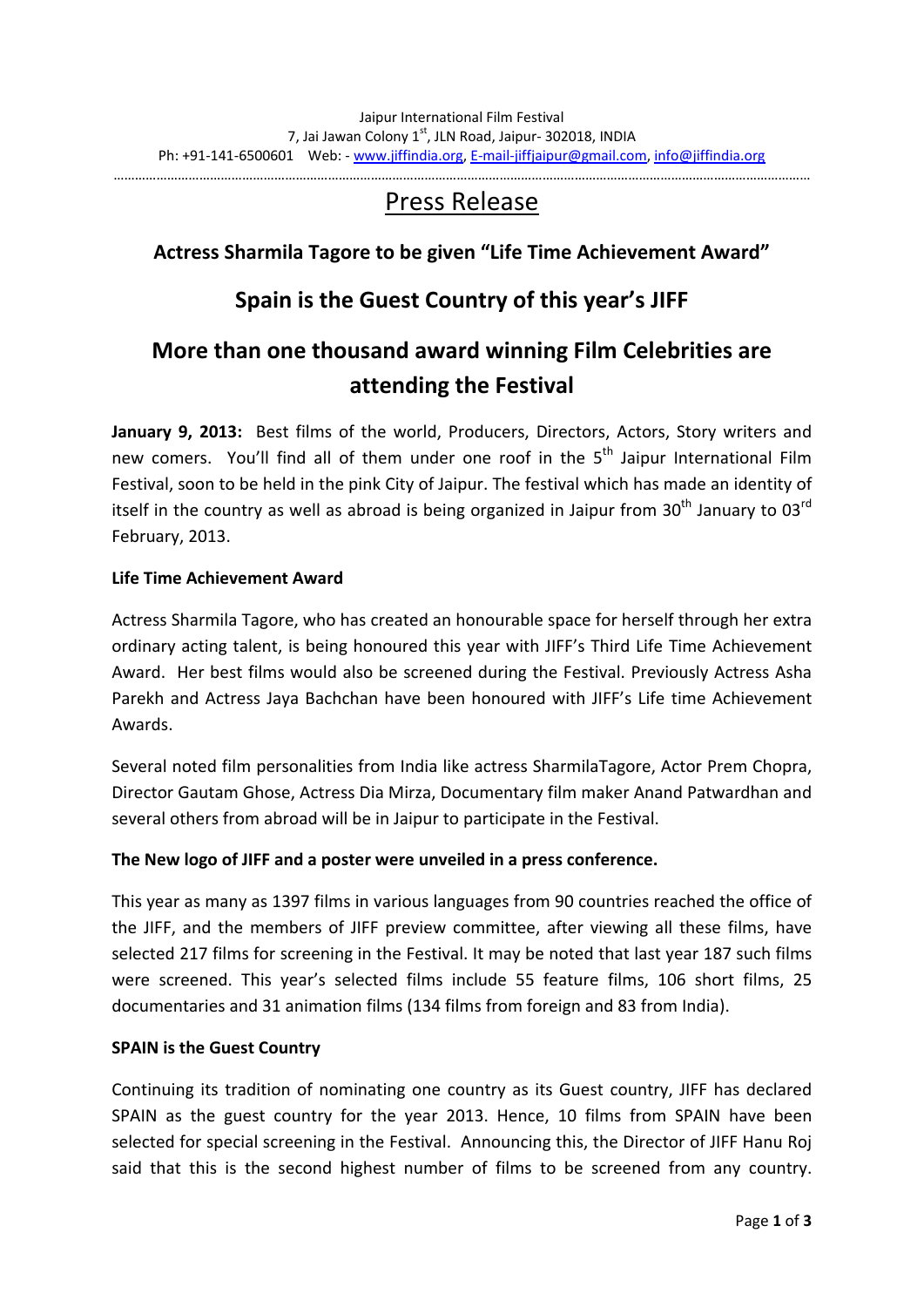Highest number of films has been selected from India. In the previous years, France and Iran had been declared the guest countries of the festival.

# **100 year of Cinema**

JIFF will celebrate completion of 100 years of Indian Cinema. For this purpose, classics from Indian cinema would be specially screened on the Chandramahal screen of Golcha Cinema. These films include Guru Dutt's *Kagaz Ke Phool*, K. Asif's *Mughal-e-Azam*, Satyajit Ray's *Pather Panchali*, Mahesh Bhatt's *Saaransh* and Yash Chopara's *Daag*, besides many other films. Mr Arun Dutt, son of illustrious Guru Dutt will specially be with us to discuss the eternal classic *Kagaz Ke Phool*. Needless to say, it would be a rare and memorable occasion to know about the creative process of great Guru Dutt through the words of his son.

## **Speaking** *Alam Ara*

On the completion of 100 years of Indian Cinema, JIFF is organizing a special session on the first 'talking' film of India, *Alam Ara*. Mr Shivanand Kamade, who is the Professor of Chattisgarh Film Archives and the founder of the society, would discuss the film.

#### **Workshops, Seminars and Face to Face sessions**

Movies serve the dual purpose of entertainment as well as learning. Keeping this in mind, JIFF is organizing various workshops, seminars etc also besides screening the films. "Changing Face of Indian Cinema' and "100 years of Indian Cinema" would be the topics of discussion. Experts from all over the country, and even from abroad would discuss these topics. Moreover, after screening of the films in the Festival, personalities related with those films would also interact with the audience.

#### **Film Market**

From this year, Film Market is being launched in JIFF on global level. Renowned big distribution houses like Eros International and Central Circuit Cine Association are participating in the Festival. Film Market is being organized at the Chamber Bhawan from  $31<sup>st</sup>$  January 2013 to 02<sup>nd</sup> February, 2013. Films from all over the world would be marketed here. Besides screening of films, some workshops and seminars are also being organized here. During the Film Market, Producer's Meet, Distributor's Meet, Digital Film Distribution, Short and Documentary Film Maker's Meet, discussion on Shooting locations in Jaipur and Rajasthan etc would also be organized.

The Film Market of JIFF would provide a forum to the film makers of Rajasthan and India. During the market, Central Circuit Cine Association would come forward to help young film makers in releasing their yet un released films, for what so ever reasons.

#### **Cinema of Rajasthan**

Besides concentrating on International and National Cinema, the Jaipur International Film Festival would try to effectively promote the cinema of Rajasthan also. For this, from the films selected under UTR Rajasthan Category, three best film from Rajasthan would be given cash awards. This year, JIFF received 30 films from Rajasthan. Out of these, 22 films have